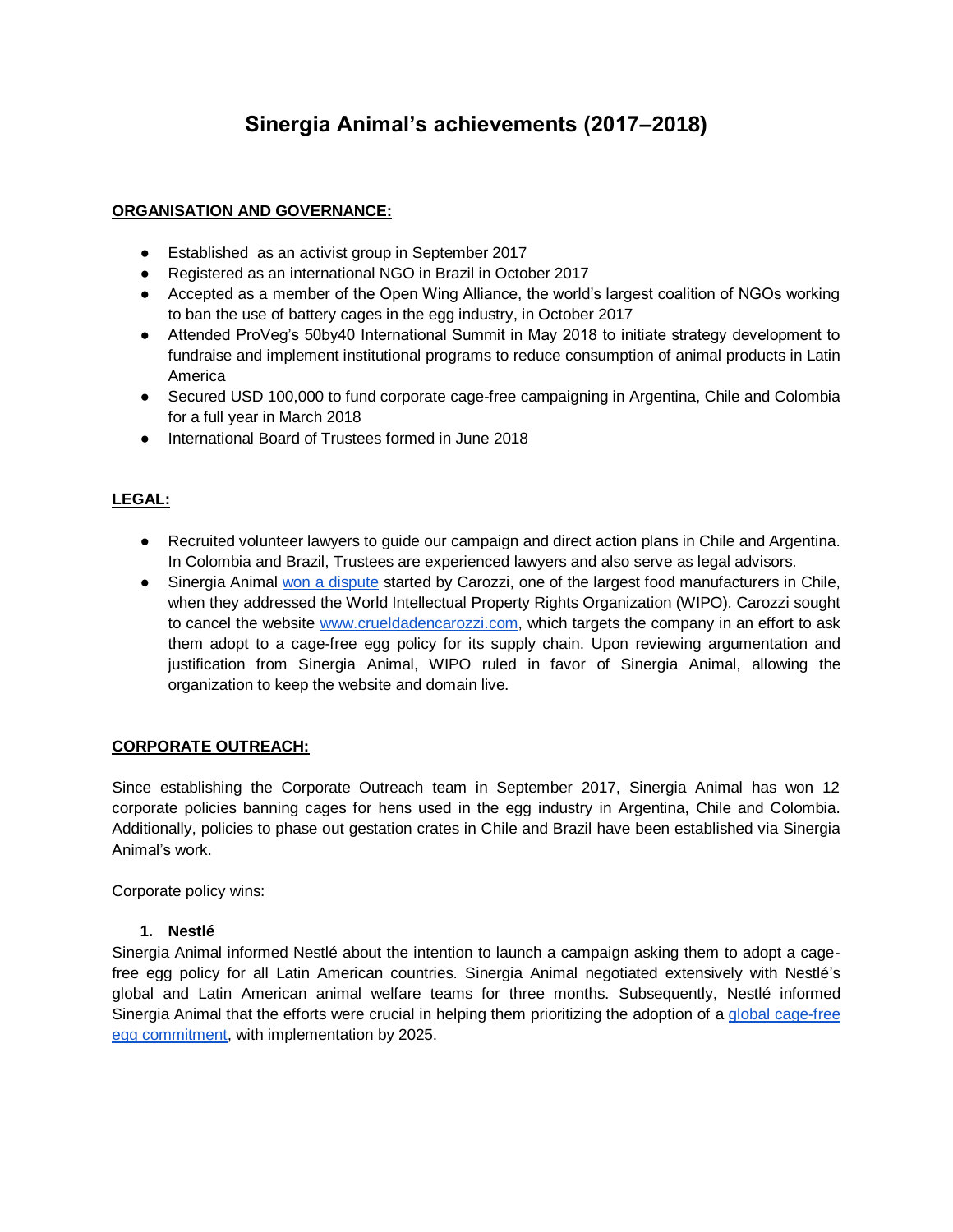## **2. Jeno's Pizza**

Sinergia Animal carried out a four-month public campaign targeting Jeno's Pizza, one of Colombia's largest fast food chains with 111 locations. The campaign led the company to announce a cage-free egg [policy,](http://www.jenospizza.com.co/info/declaracion-libresdejaula) with immediate implementation, in March 2018.

## **3. Mikaela**

After negotiations with Sinergia Animal, Mikaela, a national bakery chain and caterer in Colombia, announced a [cage-free egg policy](http://www.mikaela.com.co/compromiso-bienestar-animal/) with a 2020 deadline.

## **4. Grupo Takami**

After Grupo Takami was informed about the launching of a public campaign by Sinergia Animal, they decided to announce a [cage-free egg policy in their supply chain by 2022.](http://www.hsi.org/news/press_releases/2018/02/grupo-takami-cage-free-022118.html) Grupo Takami is a leading restaurant and catering company, operating several brands and 27 locations in Colombia.

## **5. Servihoteles**

After negotiations with Sinergia Animal, Servihoteles, one of the largest food service companies in Colombia, announced a [cage-free egg policy](http://www.servihoteles.com.co/Descargas/Politica_Huevos.pdf) with a 2022 deadline.

## **6. Alimentos Colomer**

After negotiations with Sinergia Animal, Alimentos Colomer, one of the largest food service companies in Colombia, announced a [cage-free egg policy](https://www.alimentoscolomer.com/#calidad) with a 2022 deadline.

## **7. Crepes & Waffles**

After Crepes & Waffles was informed of Sinergia Animal's intention to launch public campaign, they decided to announce a [cage-free egg policy in their Colombian supply chain](http://crepesywaffles.com.co/blog-entry/juntos-es-la-unica-forma-para-poder-lograr-grandes-cambios) by 2025. Crepes & Waffles is one of Colombia's largest chains of restaurants and coffee shops with 165 locations across the country. Negotiations continue for them to expand their policy to their international supply chain.

#### **8/9. OMA and Presto**

After Mesoamerica, the investment fund that owns OMA and Presto, was informed about Sinergia Animal's intention to launch a public campaign, they announced a [cage-free egg policy with immediate](http://www.cafeoma.com/sostenibilidad)  [effect for fresh eggs and a 2025 deadline for processed eggs and products that contain eggs.](http://presto.com.co/sostenibilidad) OMA is Colombia's largest chain of coffee shops and Presto one of the largest fast food. Together, they have nearly 400 locations across the country. Negotiations continue for them to expand their policy to their Chilean food operations. Mesoamerica owns Unifoods, Chile's second largest fast food operator.

#### **10. G&N**

After Gastronomia & Negocios (GYN Brands) was informed about Sinergia Animal's intention to launch a public campaign, they announced a [policy to phase out the use of battery cages for laying hens and](http://impresa.lasegunda.com/2017/11/21/A/I739CCVT)  [gestation crates for breeding sows](http://impresa.lasegunda.com/2017/11/21/A/I739CCVT) in their entire supply chain, by 2025. GYN Brands is Chile's largest fast food company, with 320 locations and famous restaurant brands such as Doggi's, Mamut, Bob's, Popeye's, Tommy Beans and Juan Maestro.

#### **8. Havanna**

After a five-month campaign carried out by Sinergia Animal, Havanna, a major industrial baking company and one of the largest coffee shop and baked goods chains in Latin America, became Argentina's first company to [announce a cage-free egg policy.](https://gerencia-ambiental.com/havanna-es-la-primera-empresa-argentina-en-sumarse-al-movimiento-global-de-huevos-libres-de-jaula/) The company, with more than 300 locations worldwide, adopted an international policy to phase out the use of caged eggs by 2025 in all the nine countries where it operates: Argentina, Bolivia, Brazil, Chile, Paraguay, Peru, Spain, USA and Venezuela.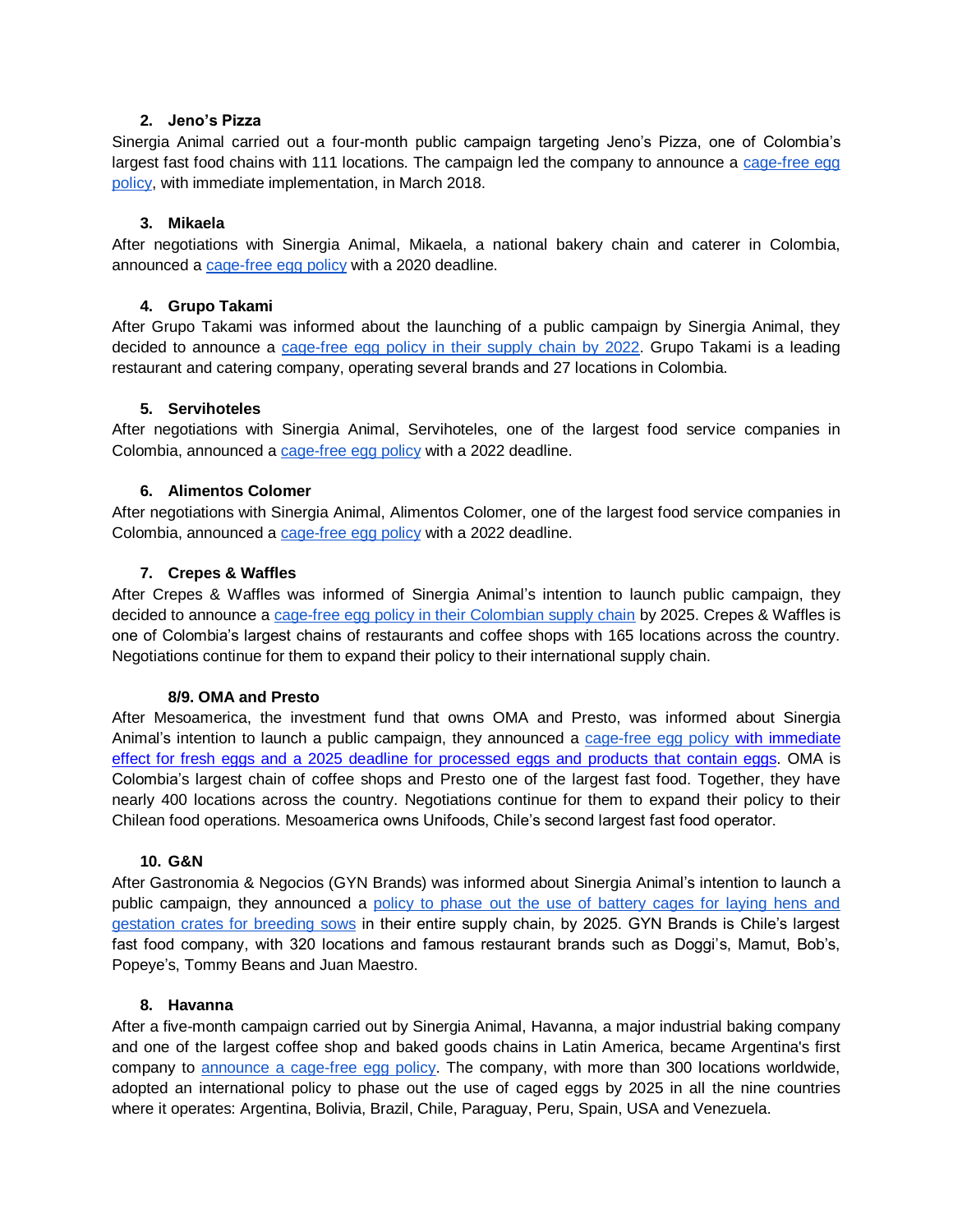# **9. BFFC**

After being informed about Sinergia Animal's intention to launch a campaign targeting BFFC, Brazil's largest fast food companies with 1,144 locations across the country, they announced a [policy to phase](https://www.bffc.com.br/nosso-negocio/nossos-fornecedores/)  [out the use of gestation crates](https://www.bffc.com.br/nosso-negocio/nossos-fornecedores/) by 2025 in its entire supply chain.

# **Methodology:**

A core part of Sinergia Animal's strategy is to be able to quickly launch cost-effective campaigns. Therefore, we have created a modular template campaign website, which can be utilized for an infinite number of campaigns. The goal is to be able to launch campaigns quickly with minimum effort, enabling streamlining of the work and rapid response when opportunities arise.

We also created a volunteer sign-up form in four countries (Brazil, Argentina, Chile and Colombia). So far, over 1,000 volunteers have signed up and around 100 are active and responsive to our action calls, online protests and direct actions on the streets.

Sinergia Animal is currently in contact with over 70 companies in Latin America across all sub-sectors of the food industry and have outreached to major pig producer and processing companies in all countries of engagement.

Since September 2017, Sinergia Animal has run six corporate outreach campaigns, which gathered around 153,700 supporters. Two of these campaigns were won. Some funding has been used to promote these petitions and campaigns on social media and around 3 million people have been reached so far with the adds.

- 1) Arcor, largest food manufacturer in Argentina. Ongoing.
- 41,000 signatures at [www.change.org/arcor](http://www.change.org/arcor)
- Two direct actions in Argentina  $(1, 2)$  $(1, 2)$
- One direct action [in Brazil](https://www.change.org/p/gabriel-abertinazzi-arcor-pare-de-contribuir-com-a-tortura-de-galinhas-em-gaiolas-arcor-arcorcruel/u/22124430)
- One direct action [in Chile](https://www.change.org/p/arcor-dejen-de-contribuir-con-la-tortura-de-gallinas-en-jaulas-arcorcruel-arcor/u/22199006)
- Extensive media coverage in Argentina and Chile: [Diario Hoy,](https://diariohoy.net/politica/novedosa-protesta-contra-la-industria-del-huevo-115210) [Revista El Federal,](http://www.elfederal.com.ar/piden-el-fin-de-anticuada-tecnica-para-la-produccion-de-huevos/) [Diario de](https://www.diariodecuyo.com.ar/suplementos/En-defensa-de-las-gallinas-20180202-0108.html)  [Cuyo,](https://www.diariodecuyo.com.ar/suplementos/En-defensa-de-las-gallinas-20180202-0108.html) [Panorama Rural,](http://panoramaruralahora.blogspot.com.br/2018/02/en-defensa-de-las-gallinas.html) [Primicias Rurales,](http://ruralprimicias.com.ar/noticia-ong-internacional-protesto-en-buenos-aires-pidiendo-fin-de-controvertida-practica--para-la-produccion-de-huevos-31705.php) [Agromeat.](http://www.agromeat.com/232655/en-defensa-de-las-gallinas) [Extra,](http://www.dib.com.ar/gestion/archivos/diario_extra/5a29fc6db6620.pdf) [Telam,](https://cablera.telam.com.ar/cable/612423/reclaman-que-dejen-de-encerrar-en-jaulas-diminutas-a-las-gallinas-para-que-pongan-huevos) El [Cuidadano.](https://www.elciudadano.cl/animal/animalistas-protestan-afuera-arcor-exigen-cese-del-uso-jaulas-produccion-huevos/12/20/)

2) Carozzi, largest food manufacturer in Chile. One of the largest chains of cafeterias in Argentina. Ongoing.

- 42,000 signatures at [www.change.org/carozzi](http://www.change.org/carozzi)
- **•** Ten direct actions in Argentina:  $1, 2, 3, 4, 5, 6, 7, 8, 9, 10$  $1, 2, 3, 4, 5, 6, 7, 8, 9, 10$  $1, 2, 3, 4, 5, 6, 7, 8, 9, 10$  $1, 2, 3, 4, 5, 6, 7, 8, 9, 10$
- One direct action [in Chile](https://www.change.org/p/carozzi-dile-no-a-la-tortura-de-gallinas-en-jaulas/u/22554678)
- Media coverage [in Chile](https://www.biobiochile.cl/noticias/nacional/region-metropolitana/2018/03/21/enjaulados-y-con-mascaras-ong-protesta-contra-forma-de-produccion-de-huevos-en-chile.shtml)

3) Jeno's Pizza. One of Colombia's largest fast food chains. Campaign won.

- 8,500 signatures at [www.change.org/jenospizza](http://www.change.org/jenospizza)
- Various online actions

4) Havanna, food manufacturer and second largest chain of coffee shops in Argentina. Presence in 9 countries. Campaign won.

- 9,200 signatures at www.change.org/havanna
- Various online actions